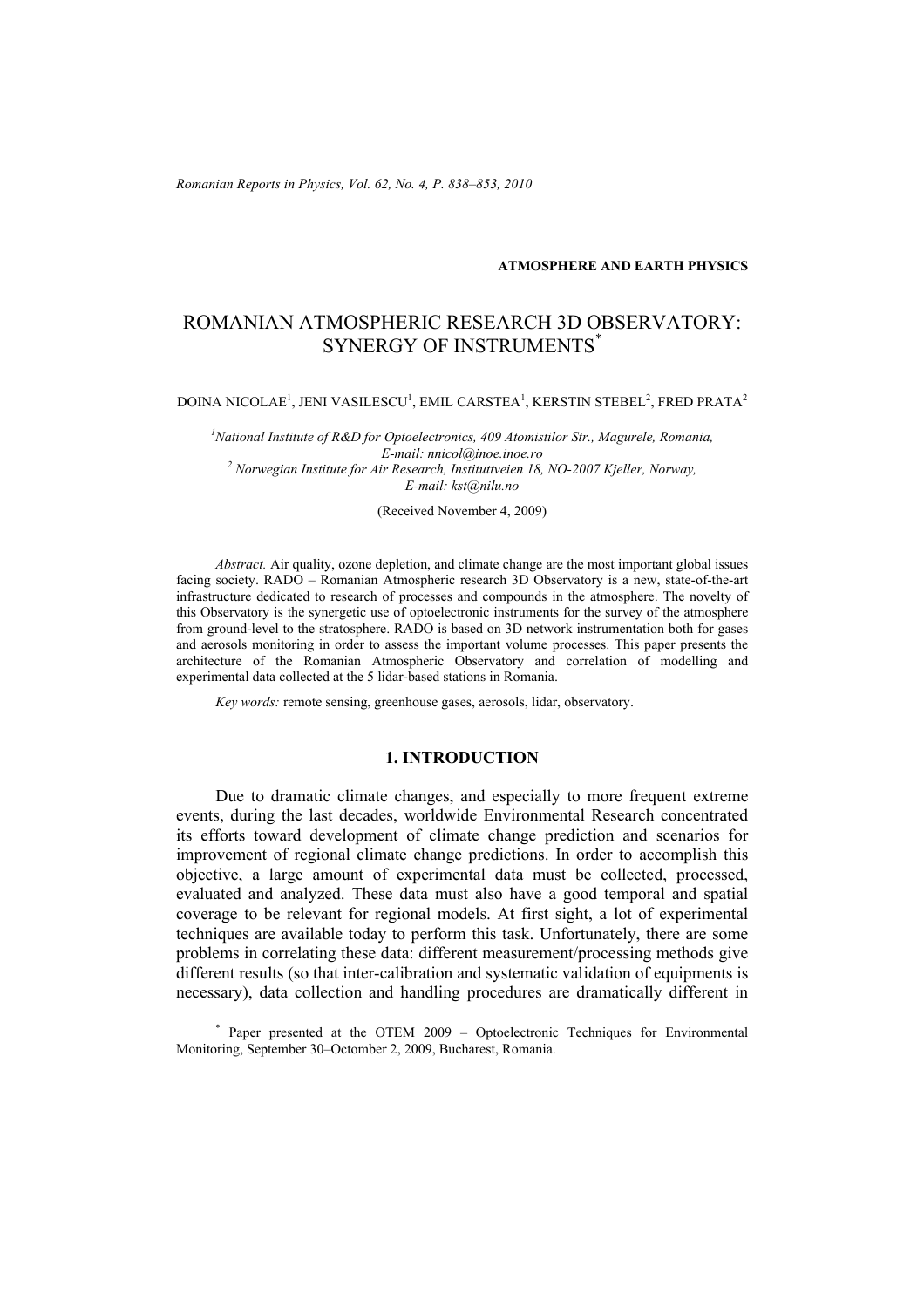terms of measurement and response time, resolution and accuracy, derived parameters are inter-dependent etc. But most critical, few research facilities in the world are able to perform measurements for all important parameters at the same time and approximately in the same location, to fully characterize the air column and its dynamics. Being so rare provided data are not significant at continental scale and therefore cannot improve modelling tools. Satellite instruments, on the other hand, see large areas, but their temporal resolution, along with the spatial resolution in the lower troposphere, where the most important anthropogenic influence, is not enough to assess regional or fast changes such as enhancing of the mid-latitude cyclones activity, frequent floods, droughts, thunderstorms, incidentally tornadoes or the impact of pollution on air quality.

The high variability of physical and optical properties of particles and gases – linked to meteorological parameters such as temperature, humidity and wind speed – require studies of the components in their natural state. Over the past several years, atmospheric features have been intensively investigated through numerical modeling [1] and thanks to experiments [2] detailed information on atmospheric component's physical and optical properties can be provided by *ground-based in situ measurements.* Unfortunately these observations often remain limited to the ground. However, ground level concentrations can also be influenced by vertical transport induced by turbulent mass flux. Even more importantly, the direct and indirect climate impact of aerosols depends on the total aerosol load in the atmospheric column and its vertical distribution. *Laser remote sensing* (lidar) technology turned out to be an appropriate tool in the determination of particle optical properties [4, 5], and ozone concentrations either from ground, airplanes or space. Not only that vertical distribution of atmospheric components can be measured, but their temporal dynamics can be assessed by long-term monitoring, since the response of the instrument is real time. Main drawbacks of ground-based lidars are local operation (and therefore relevance) coupled with a sparse territorial distribution and the limited information that can be directly derived. Beyond the difficulties in calibrating a lidar system (Mie, Raman or water vapor channels), complementary information is required in order to quantitatively derive optical parameters.

#### **2. METHODOLOGY**

**RADO** – Romanian Atmospheric research 3D Observatory is a new, state-ofthe-art infrastructure dedicated to research of processes and compounds in the atmosphere. The novelty of this Observatory is the synergetic use of optoelectronic instruments for the survey of the atmosphere from ground-level to the stratosphere.

RADO has three main components: the Observation Network, Data Center and Science Center. It is proposing 3D network instrumentation both for gases and aerosols monitoring in order to assess the important volume processes. Remote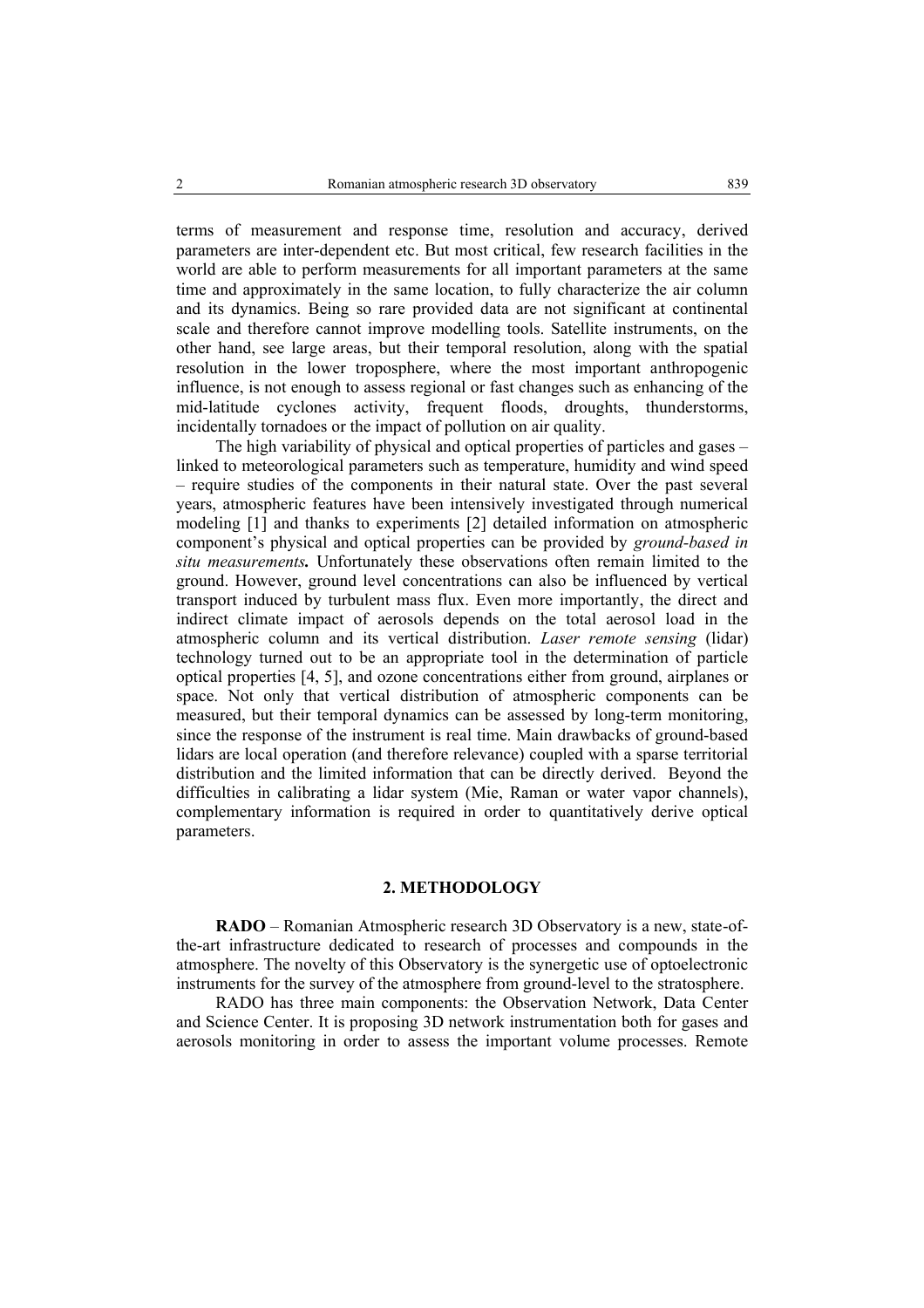sensing instruments (lidars) are used together with integrated column sensors (sun tracking photometers) and in situ ground-level monitors (for gases and particles). Lidars are profiling aerosols and water vapor up to the troposphere, so that layer altitudes can be derived. Using 7-9 wavelengths, sun photometers provide more optical parameters, but integrated in the air column. Data obtained from groundlevel monitors are used as ground-truth and calibration values. This synergy of point monitor-total column and profiles supplemented by modelling tool and satellite data is the originality of the RADO giving a unique potential for real atmospheric monitoring and assessment solutions long term platform.

**The Observation Network** is based on 5 existing lidar stations, which now operate as the Romanian Lidar NETwork (ROLINET). Four of the five sites are equipped with elastic backscatter & depolarization lidars, having a dynamic range from 500m to 15km and a spatial resolution of 15m. A multiwavelength Raman lidar (3 elastic  $+ 2$  Nitrogen Raman  $+ 1$  water vapor channels) and an AERONET sun photometer are used at Magurele super site to derive independent aerosol optical properties.

Lidar systems use a laser to excite particles of the atmosphere. Detected signal is generated by air density fluctuations (Rayleigh scattering) and by small aerosol particles always present in the atmosphere. The presence of aerosol particles causes an increasing of the backscattered light and thus it can be detected knowing the clean atmosphere background. The optical signals received by the telescope are selected by wavelength using an optical analyzer and then directed to the photosensitive detectors. These will convert the optical signal into electrical signal, recorded as a function of time by analog-to-digital converters and/or photon counting devices and the results are stored onto a computer. The main advantage of a lidar system is that it provides real-time profiles of atmospheric components, which makes it useful for troposphere and even stratosphere study.

For each of these stations, the infrastructure is improved by implementing new state-of-the-art sensors  $(O_3 \text{ and } CO_2)$ , monitors, particle sizers, UV cameras and IR cameras for 3D imagery, sunphotometers), part of these being developed at NILU (Norwegian Air Research Institute).

A commercial off the shelf (COTS) thermal IR camera with 50 mK noiseequivalent temperature difference (NEDT) with a single, broadband filter covering the IR wavelength region from 7  $\mu$ m to about 14  $\mu$ m, was adapted for measuring SO<sub>2</sub> plumes. Detailed algorithms have been developed at NILU to calibrate and process the Cyclops imagery and create quantitative measures of  $SO<sub>2</sub>$  emissions. Figure 1 shows some examples of plume stack  $SO<sub>2</sub>$  measurements. The image data have been transformed into thermal temperature images and then to path concentrations (molecules  $cm<sup>-2</sup>$ ) by using scene-based image analysis and radiative transfer theory.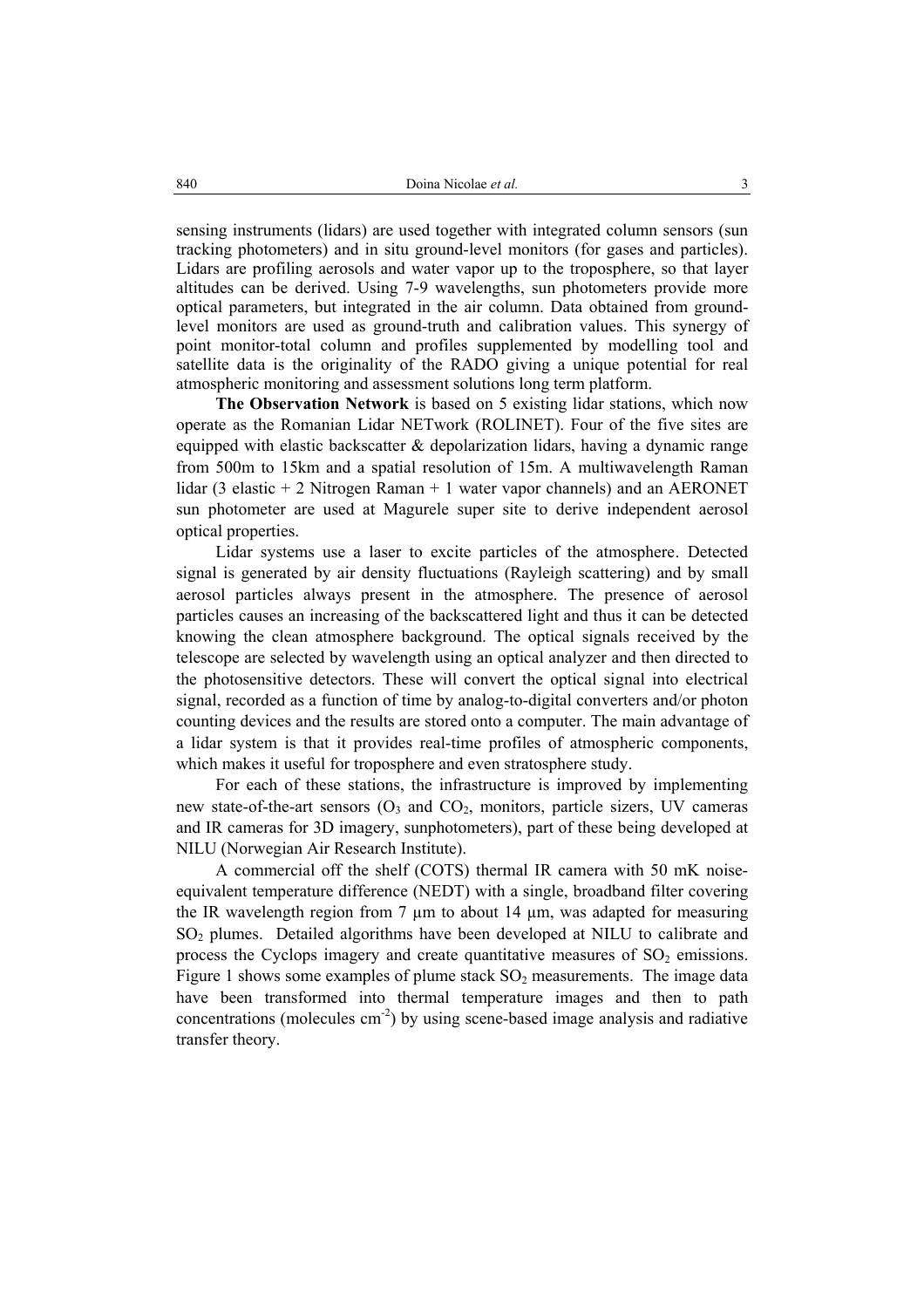

Fig.  $1 -$ Some examples of plume stack SO<sub>2</sub> measurements.



Fig. 2 – Volcanic SO<sub>2</sub> plumes from Villarica volcano, Chile, measured by a UV camera.

The NILU Ultra-violet imaging camera (NiluUVGasCam) is a scientific instrument for use in identifying and measuring polluting gases in the troposphere. The UV camera exploits a strong absorption feature of the  $SO<sub>2</sub>$  molecule between 280–320 nm. By calibrating the camera using gas cells containing known amounts of  $SO<sub>2</sub>$ , the recorded light intensity can be related directly to the path concentration. Because the camera can sample rapidly (several images per second), features in the images can be tracked and the "in plume" wind speed and gas flux can be derived. False color ultraviolet images of the Villarrica (Chile) volcanic plume taken coincidentally from 16.5 km N of the volcano are shown in Fig. 2. The clean, cloud-free atmosphere provided an ideal background, and absorption of UV light by  $SO<sub>2</sub>$  in the volcanic plume allows distinct discrimination from the background sky.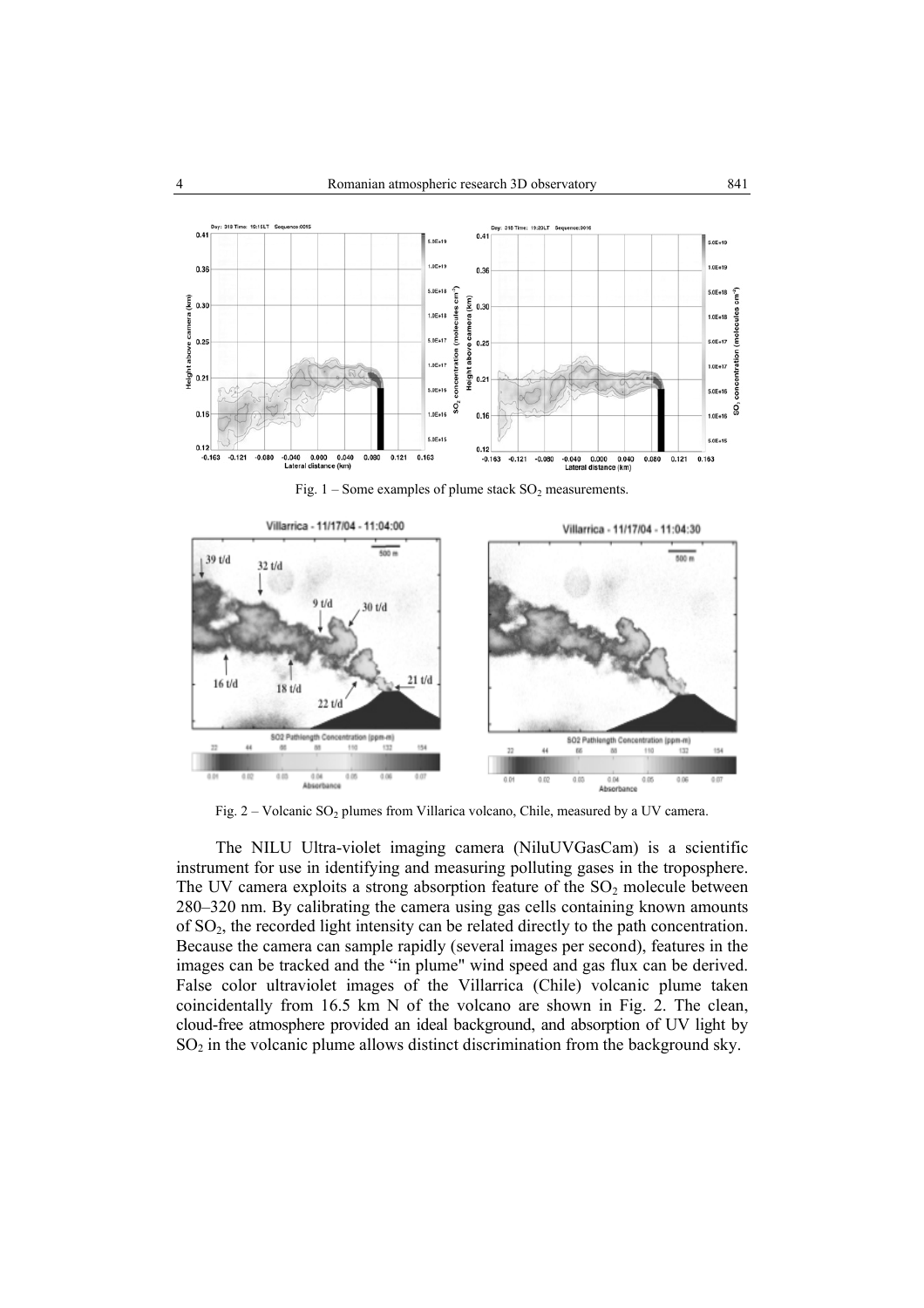The  $SO<sub>2</sub>$  plume demonstrates significant heterogeneity; calculated fluxes ranged over at least a factor of three in these plume images. This heterogeneity is difficult to resolve using a scanning technique [6].

**The Data Center** is in charge of processing, analyzing and storing the data collected from the ON and satellites, as well as for modeling, scenario building and forecast, using satellite imagery and modeling tools (FLEXPART, MAP3D) implemented with the help of Norwegian partner - NILU.

In order to establish source-receptor relationship for the measurements, the Lagrangian particle dispersion model **FLEXPART** http://transport.nilu.no/flexpart is used. FLEXPART has been validated with data from continental scale tracer experiments [7] and was used previously to study the transport of biomass burning and anthropogenic emissions between continents [8] and into the Arctic. The main purpose of FLEXPART model simulations is typically to identify the sources of the measured pollution and to quantify removal from the atmosphere occurring on the way. This enables a better interpretation of surface as well as vertical measurements (e.g. lidar).

*Satellite data* is also used in RADO. **EUMETCAST** is a system provided by ESA and industry to allow real-time reception of some important satellite data streams directly to the user. Our main region of interest is Romania and its surrounding countries and the coverage is extremely good for this system. Data streams include access to the primary European meteorological satellite – MSG, with its geostationary sensor, SEVIRI capable of providing data over Romania every 15 minutes. Methods are being developed to utilize satellite data with other measurements to probe deeper into the atmosphere and provide boundary layer estimates of gas amounts.

Urban pollution affecting human health is often concentrated in cities and the level of pollution is correlated with temperature. Hotter cities tend to have higher levels of pollution. Heat stress is also a key health hazard for older people and summer heat waves can put pressure on critical services, such as water and energy. Satellite data, because of its great spatial density and timeliness is very useful for monitoring and helping to forecast prolonged hot and dry spells in weather. Figure 3 shows some results of a study using MODIS satellite data (at 1 km spatial resolution) that illustrates quite well the urban heat island affect of Bucharest.

Land surface temperature (LST) is also important in climate studies and in numerical weather forecasting. New algorithms have been developed at NILU to determine LSTs over Europe for use in climatologically studies. An example of a monthly LST product for Europe is shown in Fig. 4. This technology will be part of the NILU EUMETCAST system and hence available for use in other applications for RADO.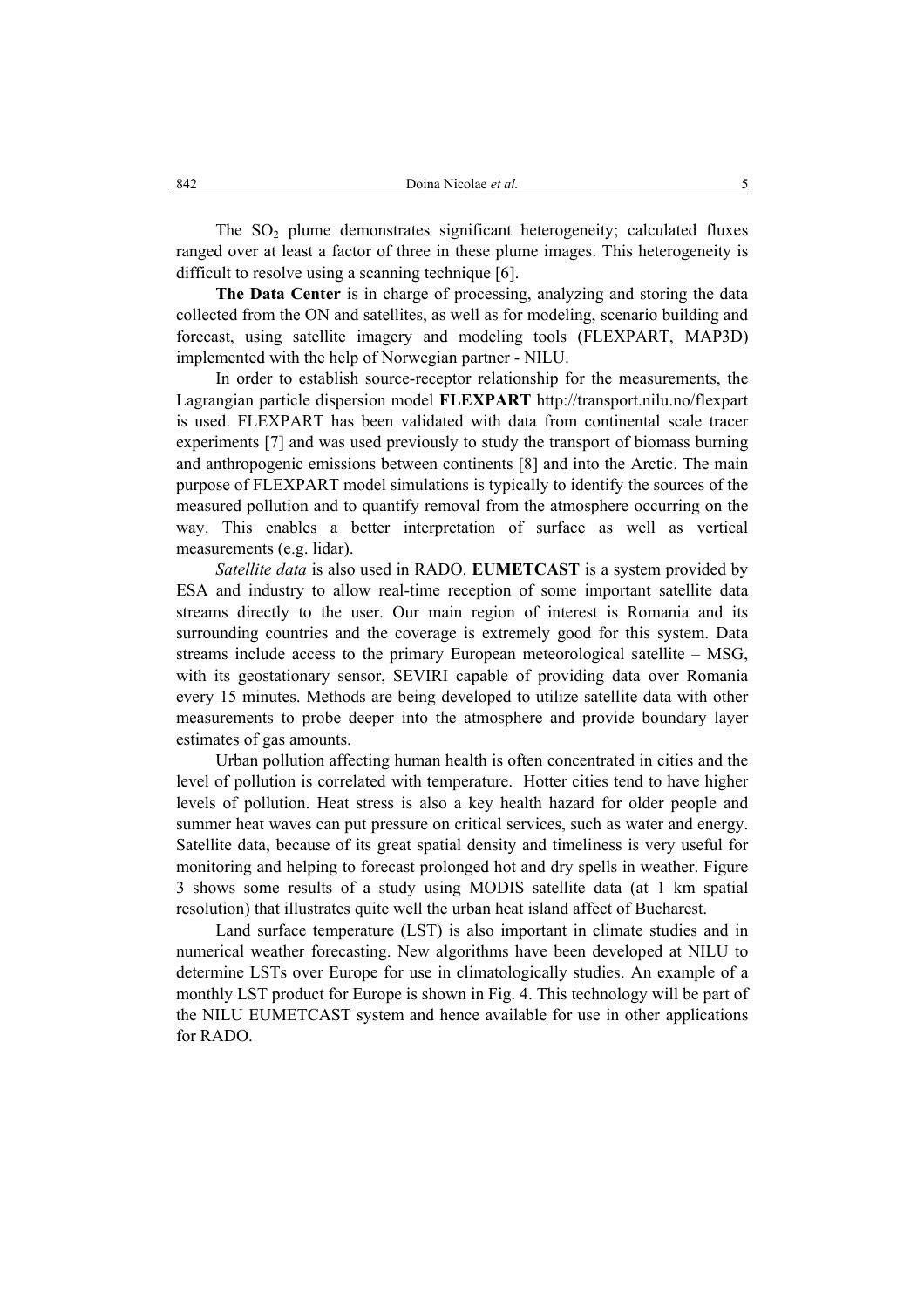

Fig. 3 – Day and night satellite-derived surface temperatures for Bucharest showing the urban heat island effect.



Fig. 4 – Land surface temperatures determined from the (A)ATSR instrument and averaged over the month of August 2007.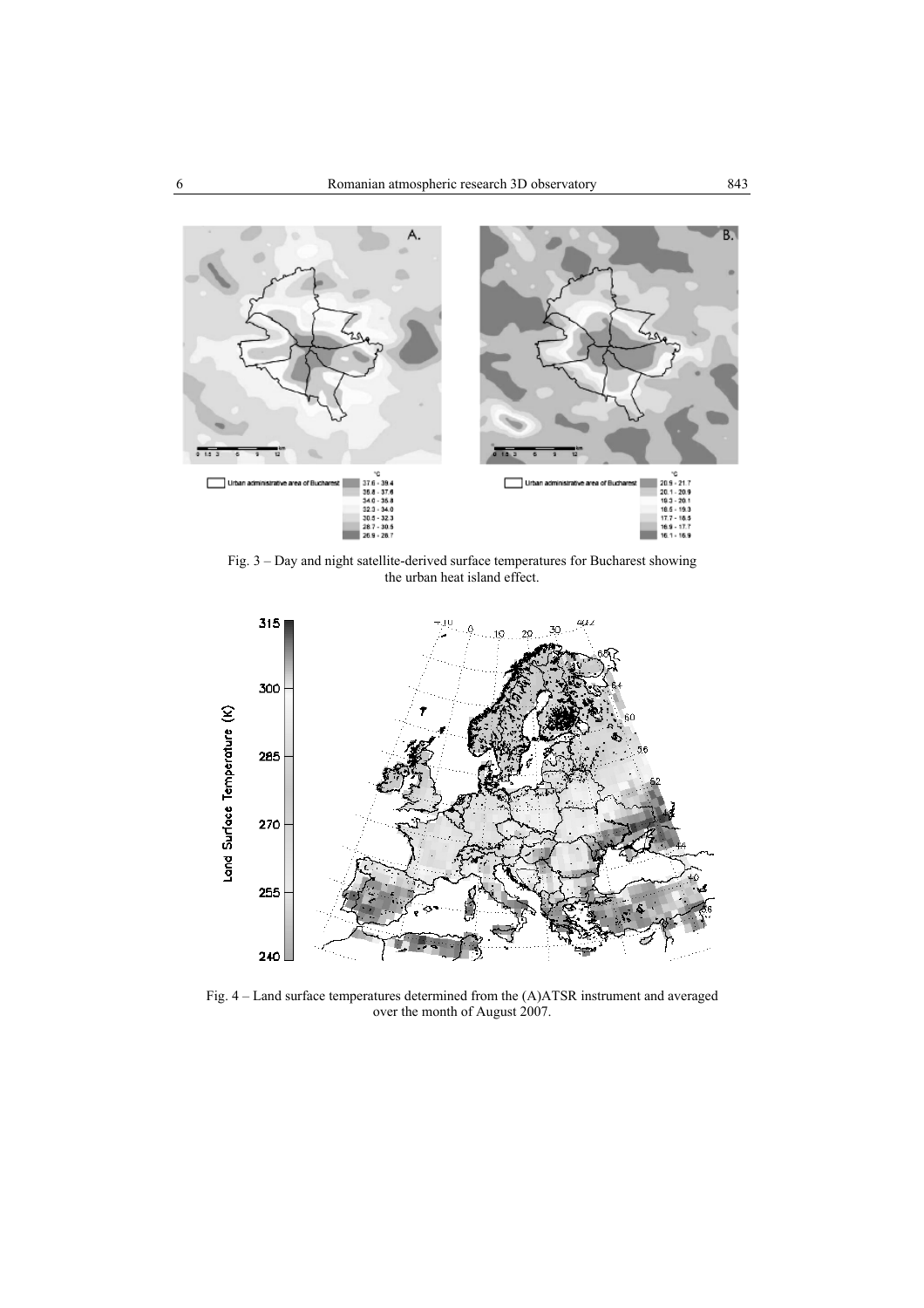

Fig.  $5 - OMI$  planetary boundary layer (PBL)  $SO<sub>2</sub>$  for the week of 9–16 January, 2007.

Greenhouse and other polluting gases can be determined using satellite data. Perhaps of greatest interest is  $CO<sub>2</sub>$ , but this gas has a very strong diurnal and seasonal cycle, is already abundant in the atmosphere and is difficult to measure from satellite. Nevertheless there are several instruments that have been able to retrieve mid-tropospheric  $CO<sub>2</sub>$  and a new instrument (OCO) is proposed for launch in 2009 that is wholly dedicated to measure the abundance of  $CO<sub>2</sub>$  in the atmosphere.  $SO<sub>2</sub>$  pollution sources exist within Romania and external to it, from neighboring countries. Some initial analyses of the OMI  $SO<sub>2</sub>$  (Fig. 5) data suggest that it is indeed measuring high levels of  $SO<sub>2</sub>$  trapped with the boundary layer. Other important atmospheric gases have been measured by satellite, including CO (Fig. 6), and  $NO<sub>2</sub>$  (Fig. 7).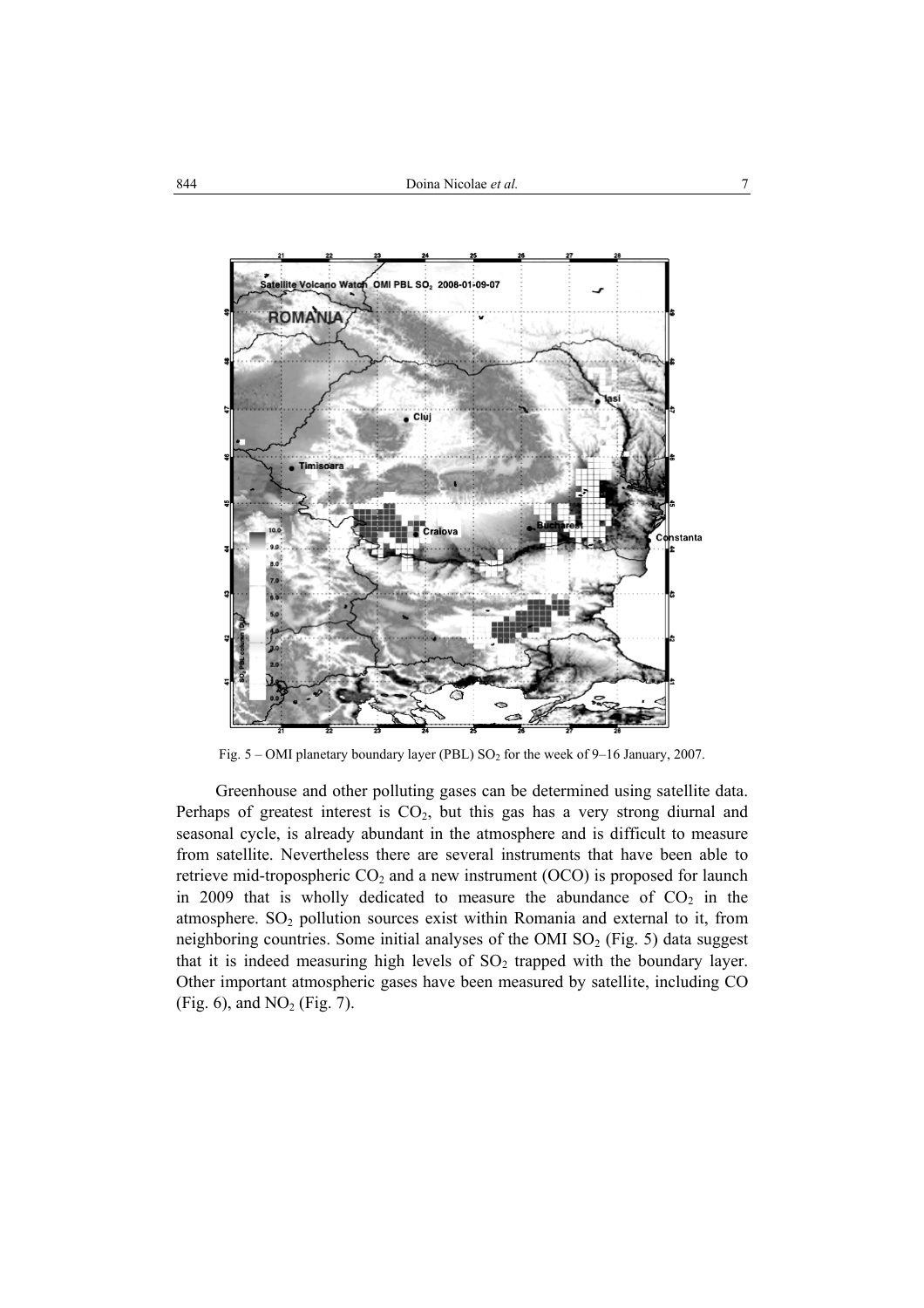

Fig. 6 – CO over Europe for 2004 derived from SCIAMACHY [9].



Fig.  $7 - Tropospheric NO<sub>2</sub> over Europe for 2004 derived from SCIAMACHY [10].$ 

## **3. RESULTS AND DISCUSSION**

One of the most challenging tasks in RADO is to extract best information from available instrumentation. In situ monitors, such as nephelometers, gas analyzers, aerodynamic particle sizers and sun photometers, are also used as complementary techniques to lidars and modeling. Since each technique has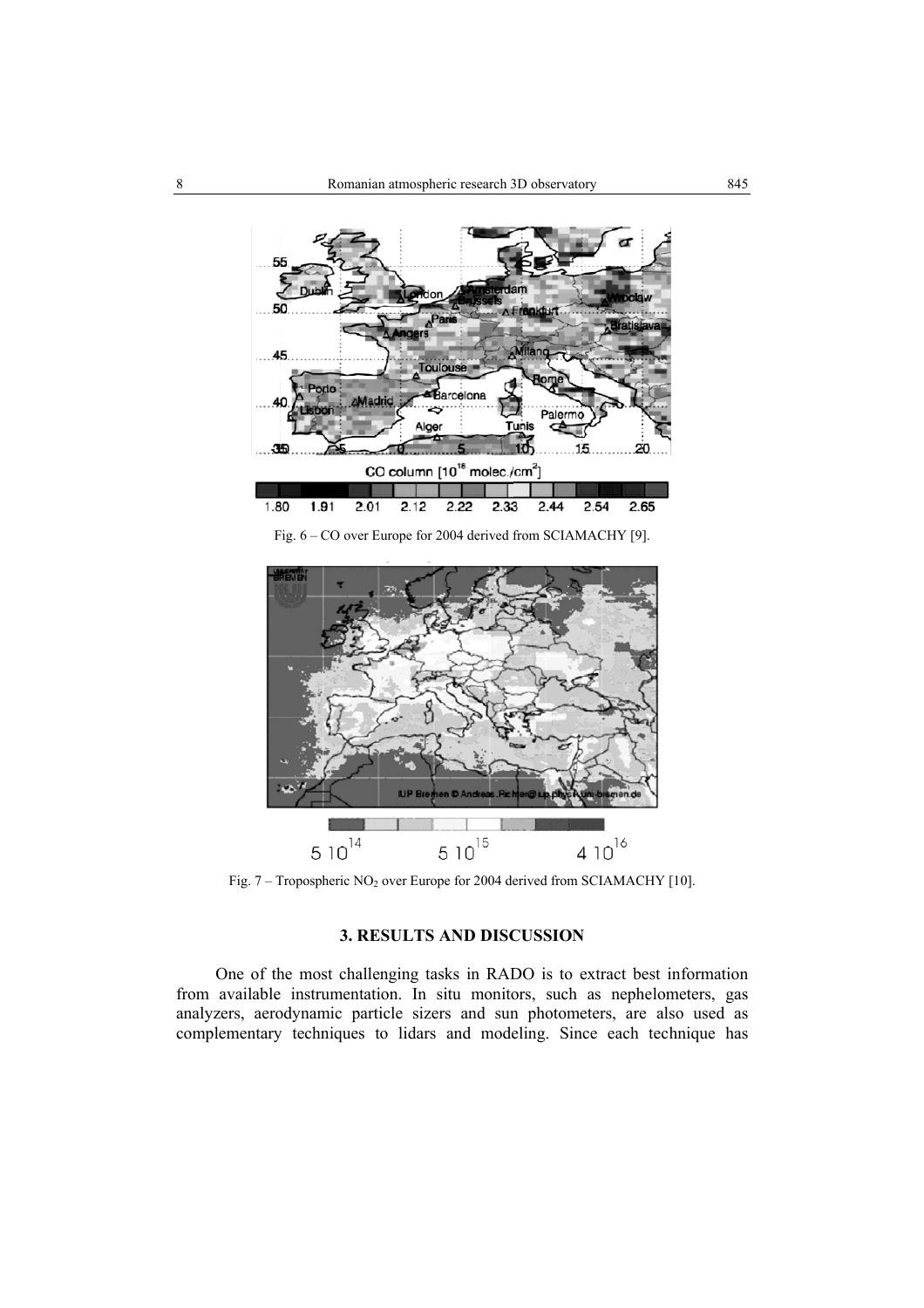limitations in terms of dynamic range, accuracy and derived parameters, the information obtained is never complete and therefore subject of assumptions impossible to quantify. The vision of RADO is to put all the instruments together, to measure the same atmosphere and to correlate / combine information in order to deliver a much more complete picture of the reality. This is not always possible in a quantitative way, but qualitative analysis also give important results, such as inter-validation of various techniques, source identification, forecast, impact assessment.

This paper presents an example of data analysis and correlation at RADO, using lidar and nephelometer data in combination with air mass trajectory analysis.

The monitoring of long range transported aerosols is regularly performed using a multiwavelength lidar system RALI which is part of EARLINET (European Aerosol LIdar NETwork) at Magurele site (44.35 N, 26.03E), in the SSW part of Bucharest. The laser radiation of RALI is emitted at 1064, 532 and 355 nm and collected at 1064, 532p, 532s, 355, 607, 387 and 408 nm. In order to increase the dynamic range, almost all channels have both analog and photon counting detection (analog for the lower troposphere and photon counting for the upper troposphere).

Data presented in this paper were recorded at 355, 532 and 1,064 nm. The laser beam was sent on the vertical up to 15 km altitude and the acquisition was set at 1 minute temporal resolution and 3.75 m spatial resolution. Calculation of aerosol backscatter coefficient at the 3 elastic wavelengths gives information not only about the layer altitude, but also on some aerosol characteristics such as aerosol probable class (urban, dust, smoke, maritime, mixed etc.) [12, 13].

Lidar data were compared/checked against corresponding nephelometer measurements, operating continuously. The system is part of Atmospheric Department Laboratory, Faculty of Physics and is located close to the multiwavelength lidar site. Nephelometer detects ground level aerosols and measures the properties of aerosol particles (total scattering and the backscattering coefficients) by detecting light scattered intensity at three wavelengths (450, 550 and 700 nm) using highly sensitive photomultiplier tubes. Every photomultiplier tube has a 40 nm bandpass filter. The data recorded have 1 minute temporal resolution.

The analysis of long-term statistics of nephelometer data evidenced a strange behavior between 18 and 19 July 2009 (Fig. 8a). Total backscatter at the 3 wavelengths (1 hour average) show a constant value until 18 July and a significant decrease starting from the morning of 18 July until the evening of the same day. The ratio of total forward and total backward scattering (Fig. 8b) also show a variation for the same period, by increased values compared with the mean of previous hours. In terms of color ratios, the values obtained decrease drastically from a mean and ordinary value of 0.8 to 0.5 (Fig. 8c).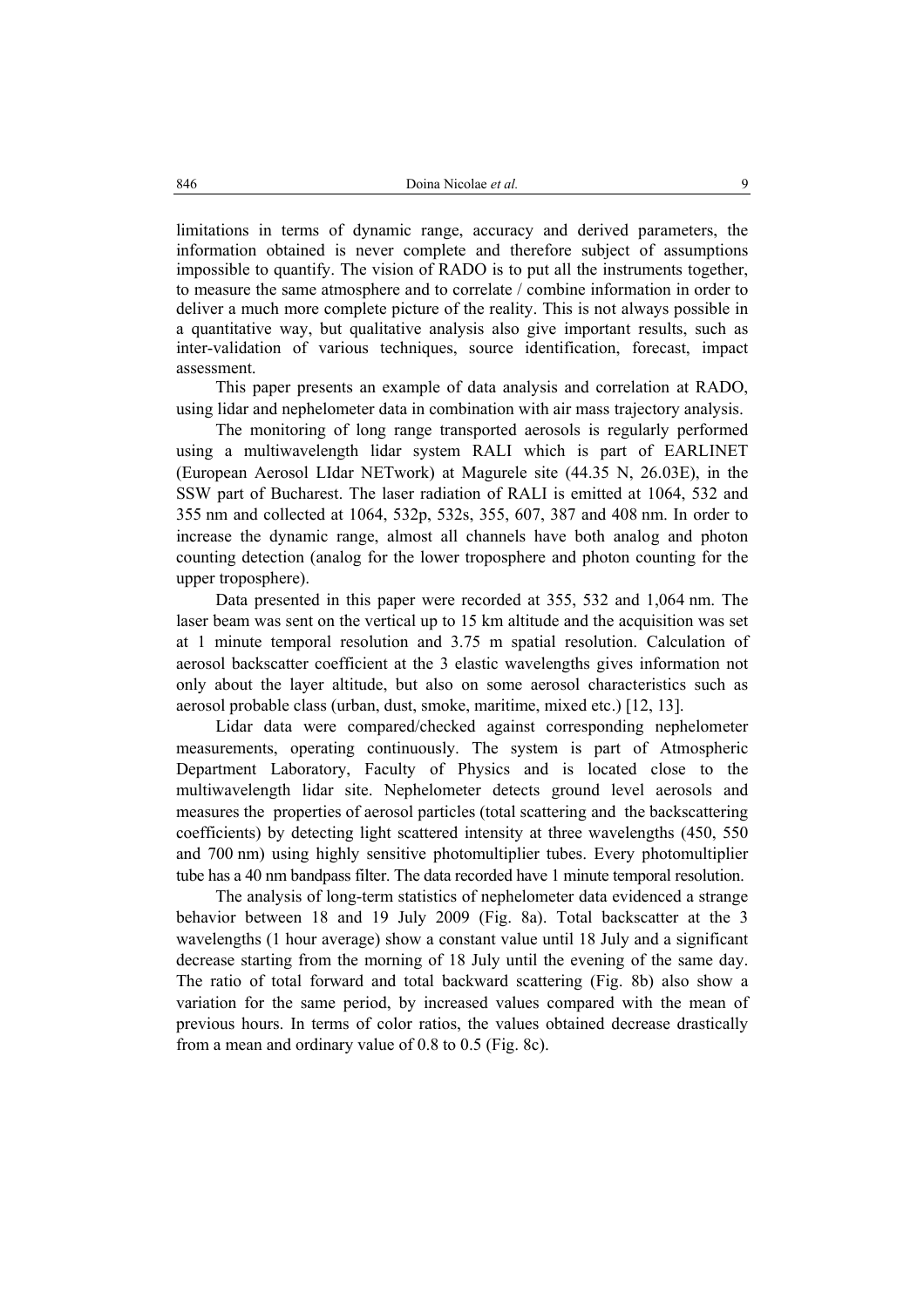

Fig. 8a – Total backscatter coefficient at 450, 550 and 700 nm derived from nephelometer.



Fig. 8b – Total forward per backscatter coefficient at 450, 550 and 700 nm derived from nephelometer.



Fig. 8c – Color ratios at 550/450 and 700/550 nm derived from nephelometer.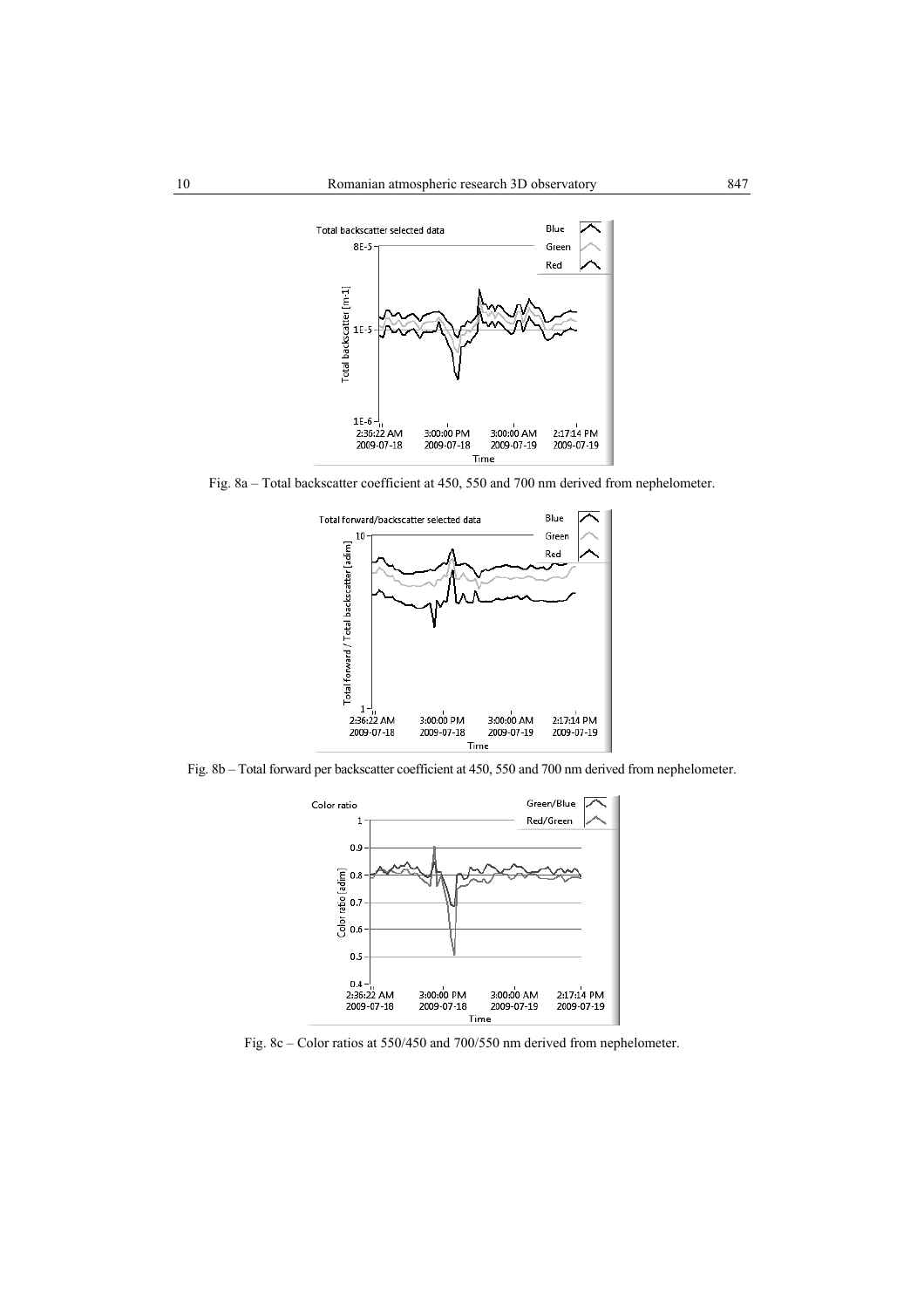First information that can be extracted refers to a mixing of common local aerosols with particulates having different optical characteristics. The increase of forward-to-backward scattering indicates particles with higher asphericity than the common local aerosols, while the decrease of color ratios indicates smaller particles. This behavior could be explained by a local pollution event or by a mixing of long-range transported aerosols and local ones during the nighttime syncopation of the Planetary Boundary Layer.

In order to exclude one or the other, lidar vertical profiles were analyzed for the same period. Range Corrected Signal time series and layer height retrieval for 18 (Fig. 9a) and 19 July (Fig. 9b) show the presence of an approximate uniform structure of layers up to 3.5 km altitude on 18 July which evolves in a more distinct layer structure on 19 July. The atmosphere near the ground is not visible due to the "blind" region of the lidar; therefore no low-level pollution event could be evidenced by lidar. Still, it can be noted from the RCS on 18 the descending trend of the PBL after sunset, acting as a piston on low-level aerosols and leaving an open gate to the aerosols in the Free Troposphere.



Fig. 9 – Range Corrected Signal time series and layer top retrieved from lidar on: a) 18 July, 2009; b) 19 July, 2009.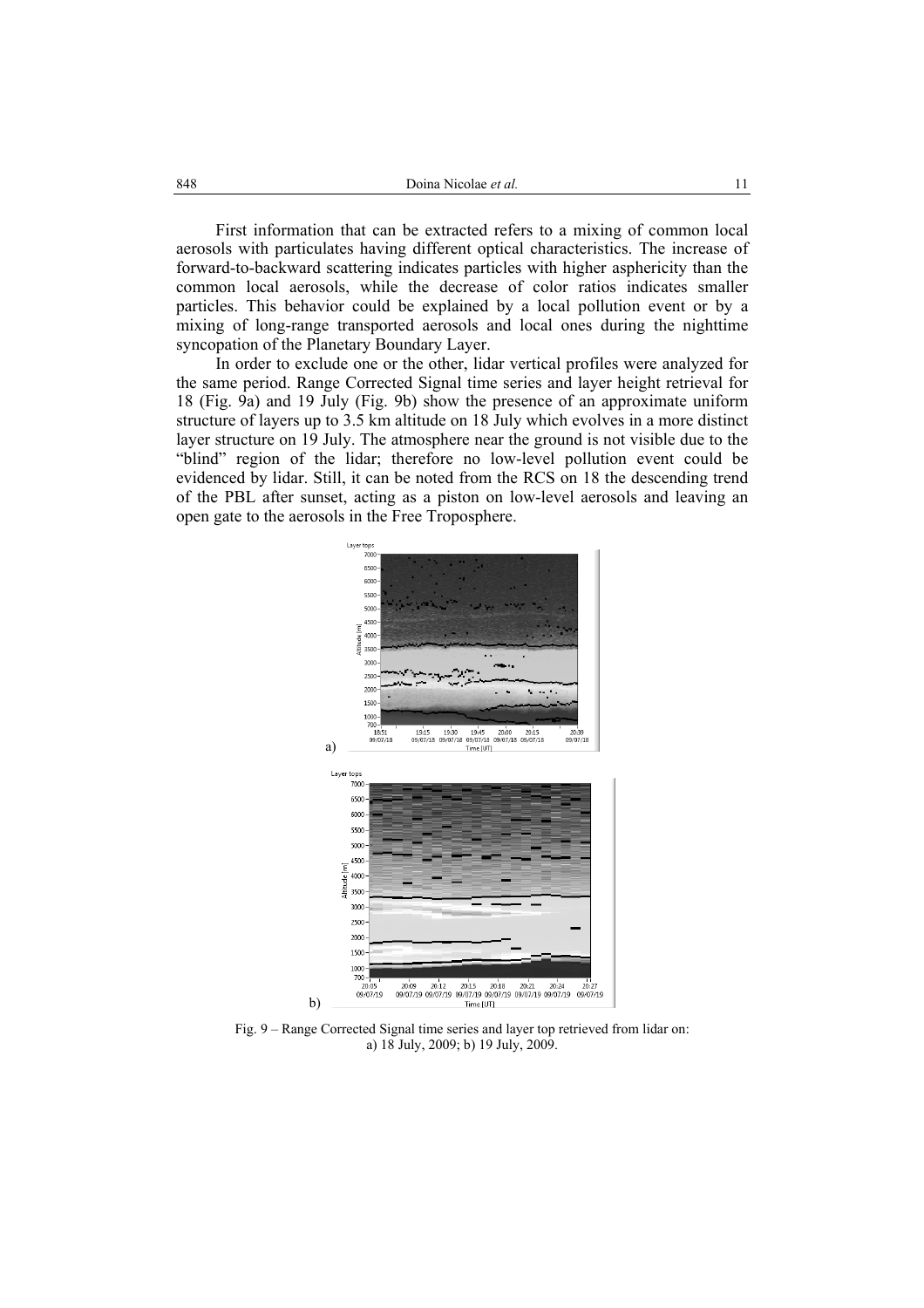Optical characteristics of the aerosols in the 2 to 3.5 km altitude range were assessed using the multiwavelength lidar data. We obtained for both datasets a particle depolarization coefficient of 1.9% for the 3.5 km layer, which suggest a non-spherical shape. Moreover, color ratios at 532/355 nm having values of approximate  $0.6\pm0.1$  and Angstrom coefficients at  $355/532$  nm of  $0.3\pm0.1$ suggested a significant contribution of fine mode to the particles size distribution.

To identify the origin of air masses reaching our site at those altitudes, the version 4 of the Hybrid Single-Particle Lagrangian Integrated Trajectory model (HYSPLIT) [14] was used. As inputs of the model we used the coordinates of lidar location and specific levels at 1,000 m, 3,000 m and 5,000 m altitude. These values were chosen based on the backscattering coefficient profiles previously derived. The model was run backward for 2 days and backward trajectories are shown in Fig. 10a*.* The model showed that air masses arriving at 1 and 3 km altitudes came from Ukraine, where lots of forest fire was signalized by MODIS during that week (Fig. 10b).

Biomass burning aerosol consists of two major chemical components: black carbon (BC), which primarily absorbs solar radiation, and organic carbon (OC), which primarily scatters solar radiation. The intrusion of smoke-like aerosols coming from Ukraine should also determine an increase of the extinction, since the major component of these particles is strongly absorbing light. Therefore, to confirm our conclusion we also investigate AERONET retrievals for that period.

AERONET (AErosol RObotic NETwork) is a world-wide network of automated ground-based CIMEL sunphotometers providing spectral aerosol optical depth (AOD), inversion products of other aerosol optical properties, such as single scattering albedo (SSA) and the column integrated aerosol size distributions above the measurement site [15].

Data provided by AERONET based on sun photometer measurements at our site show an increase of the AOD for the same period (Fig. 11a). Level 2 products from AERONET confirmed aerosols type as "biomass burning", based on specific size distribution having the fine mode well represented (Fig. 11b).

Due to the fact that the nephelometer measures continuously, the simple analysis of long-term statistics can evidence special events to be further investigate by lidar and back-trajectories. Although lidars and nephelometer cannot give comparable parameters due to specific limitations of each technique, cross-analysis of their data can be used for quick assessment of aerosol properties, type and origin.

For the case study on 18-19 July 2009, data recorded by the nephelometer showed increased values of total backscatter coefficient, stronger forward-to backward scattering coefficient and lower color ratios. The conclusion was that smoke-like aerosols coming either from local source or from long-range transport penetrated the low-level atmosphere, inducing significant variations of optical properties. During same days lidar measurements evidenced the presence of free troposphere aerosol layers between 1,700 and 3,500m altitude. Further analysis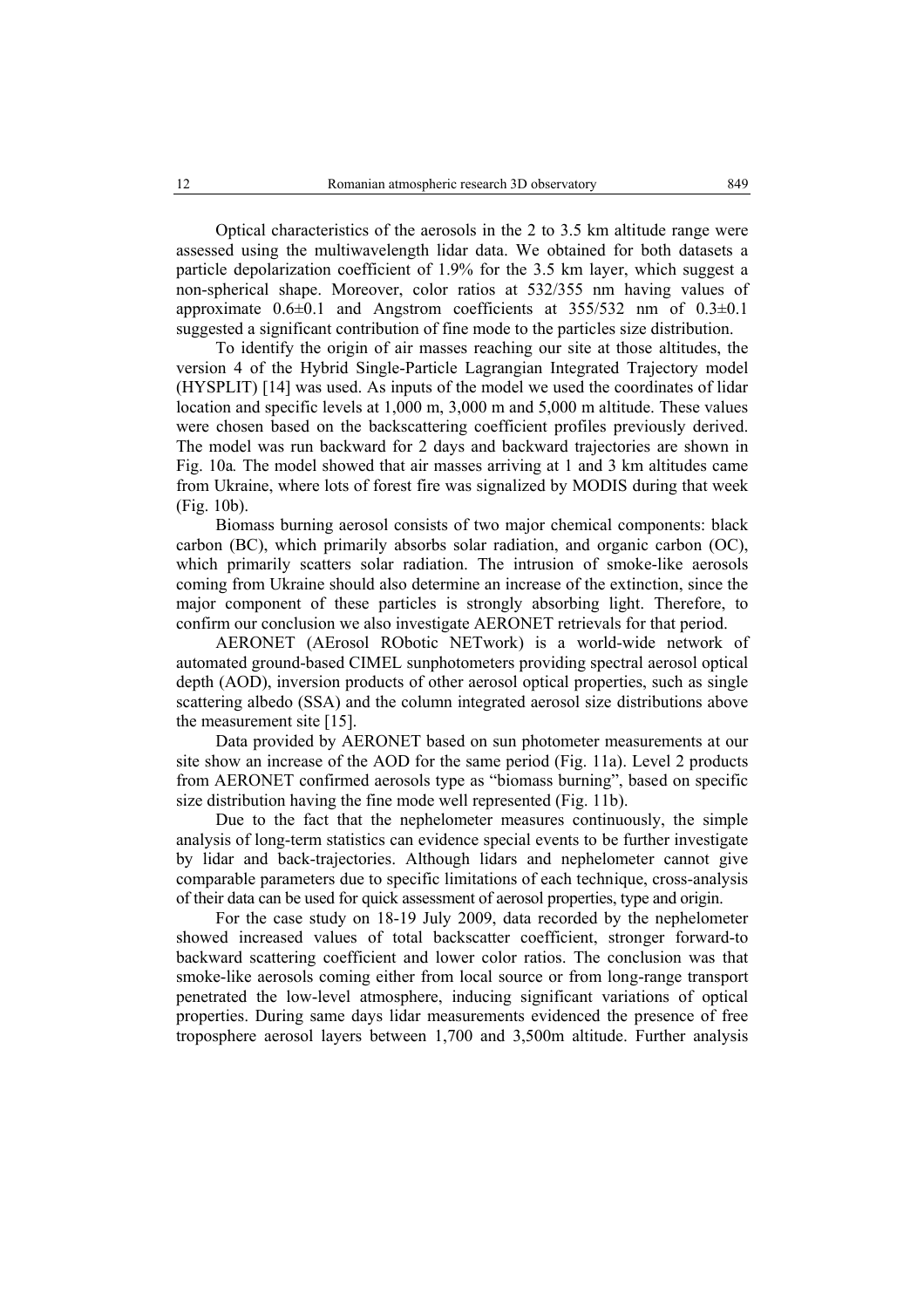based on back-trajectories and sun photometer retrievals proved that, although in general uplifted particles have a negligible influence at ground, in certain meteorological conditions, they can reach the surface and can be detected by ground-based in situ instruments.



Fig. 10a – Backward air mass trajectory for 3 days starting July 18, 20:00 UTC.



Fig. 10b – Biomass burning, MODIS July 18, 2009.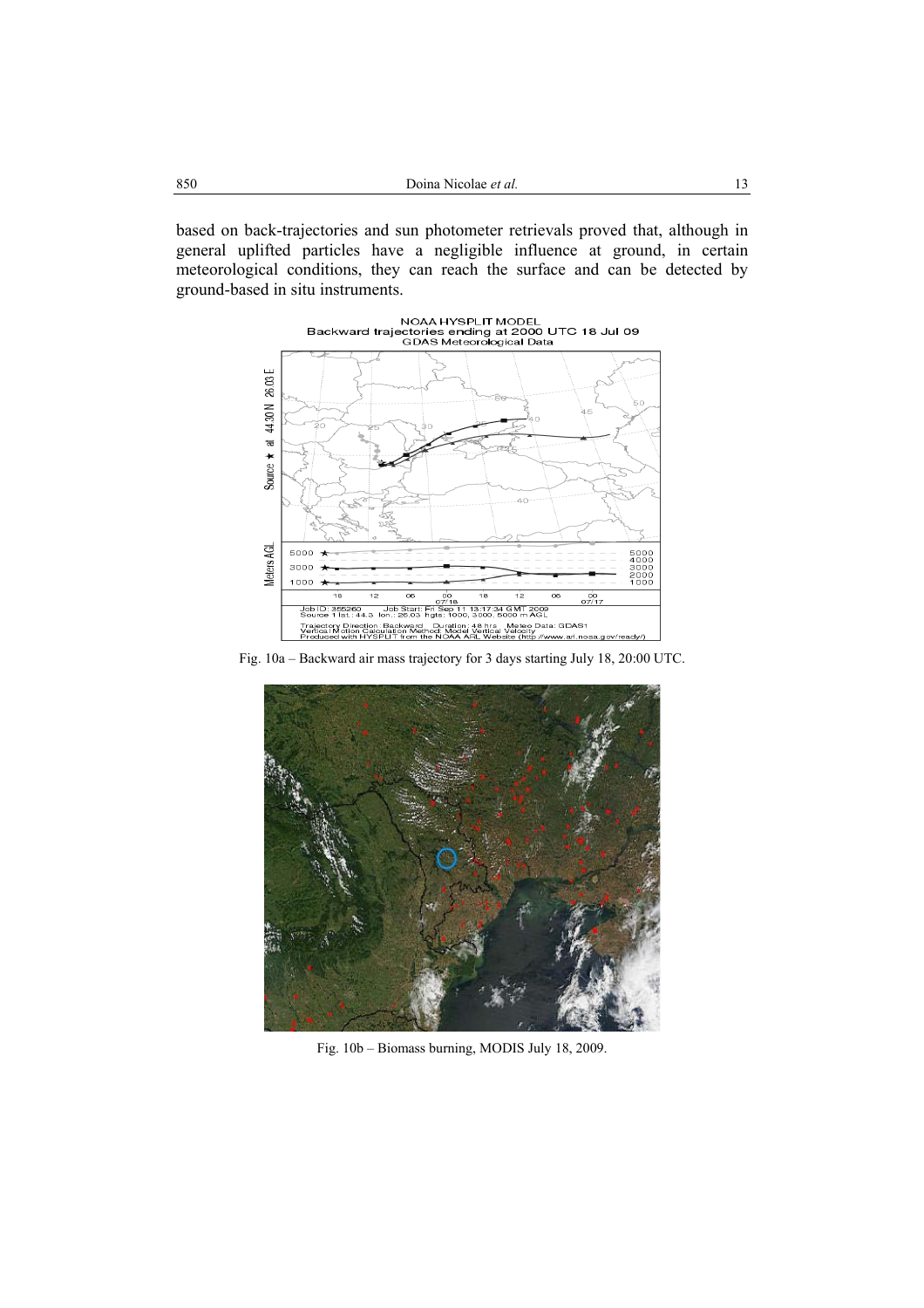

Fig. 11a – Aerosol Optical Depth derived from sun photometer for July 2009.



Fig. 11b – Aerosol size distribution derived from sun photometer data on July 18, 2009.

### **4. CONCLUSIONS**

The combination of lidar observations with in situ measurements and models provides a unique opportunity to conduct long-term inter-calibrations and complementary or simultaneous monitoring of different atmospheric parameters over various space-time scales at the Romanian Atmospheric 3D research Observatory – RADO.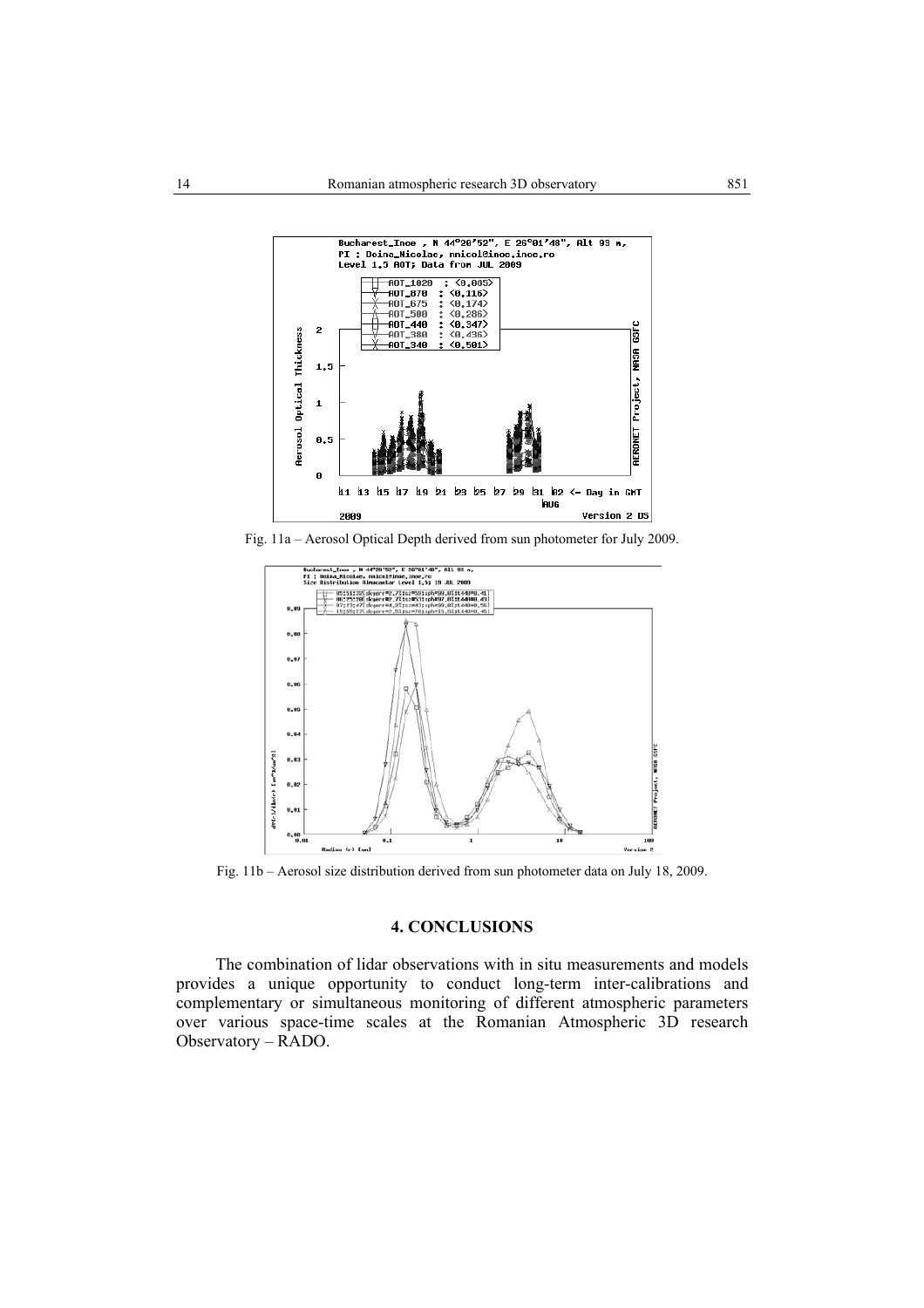Main function of the observatory is to perform experimental and theoretical research for atmospheric composition and air quality assessment, including impact on climate and climate variability. Observational data (air chemistry, layering, meteorology) are collected at 4 urban sites (Baneasa – North Bucharest, Iasi, Timisoara and Cluj-Napoca) and one super site (Magurele – South Bucharest).

Beyond operational monitoring activities, advanced data processing, analysis and correlations is performed to study the planetary boundary layer, climatology of aerosols, their impact on cloud formation, correlation process involving various pollutants, seasonal and regional characteristics.

This paper presents an example of data analysis and correlation at RADO, using lidar and nephelometer data in combination with air mass trajectory analysis.

Optical characteristics of the aerosols in the 2 to 3.5 km altitude range were assessed using the multiwavelength lidar data. The conclusion was that smoke-like aerosols coming either from local source or from long-range transport penetrated the low-level atmosphere, inducing significant variations of optical properties for local aerosols. Source identification was done based on layer altitudes from lidar and air mass backtrajectory analysis.

*Acknowledgments*. The authors wish to acknowledge Norway Grants for RADO contract STVES 115266, European Commission for DELICE grant FP7 REGPOT-2008-1 229907 and EARLINET-ASOS project (EU Coordination Action, contract nº 025991 (RICA)). The authors express gratitude to the NOAA Air Resources Laboratory (ARL) for the HYSPLIT transport and dispersion model.

#### **REFERENCES**

- 1. A. Hodzic, R. Vautard, H. Chepfer, P. Goloub, P. Chazette and L. Menut, *Evolution of aerosol optical thickness over Europe during the August 2003 heat wave as seen from POLDER data and CHIMERE model simulations*, Atmospheric Chemistry and Physics*,* **6**, 1853–1864 (2006).
- 2. Finlayson-Pitts, J. Barbara, and N. James JR. Pitts, *Chemistry of the Upper and Lower Atmosphere: Theory, Experiments, and Applications*, San Diego, Academic Press*,* 2000.
- 3. O. Dubovik, A. Smirnov, Holben, M.D. King, Y.J. Kaufman, T.F. Eck and I. Slutsker, *Accuracy assessments of aerosol optical properties retrieved from AERONET sun and sky-radiometric measurements*, J. Geophys. Res, **105**, 9791–9806 (2000).
- 4. A. Papayannis, *The EOLE project: a Greek LIDAR system for ozone and aerosol measurements in the troposphere and the lower stratosphere. Part I: Overview*, International Journal of Remote Sensing, **16**, 3595–3604 (1995).
- 5. P. Chazette, *The monsoon aerosol extinction properties at Goa during INDOEX as measured with lidar*, J. Geophys. Res., **108**, 2003; doi 10.1029/2002JD002074
- 6. A.J.S. McGonigle, V.I. Tsanev, D.R. Hilton, T.P. Fischer and C. Oppenheimer, *Plume velocity determination for volcanic SO2 flux measurements*, Geophys. Res. Lett., **32**, L11302 (2005).
- 7. A. Stohl, M. Hittenberger and G. Wotawa, *Validation of the Lagrangian particle dispersion model FLEXPART against large scale tracer experiment data*, Atmospheric Environment, **32**, 4245–4264 (1998).